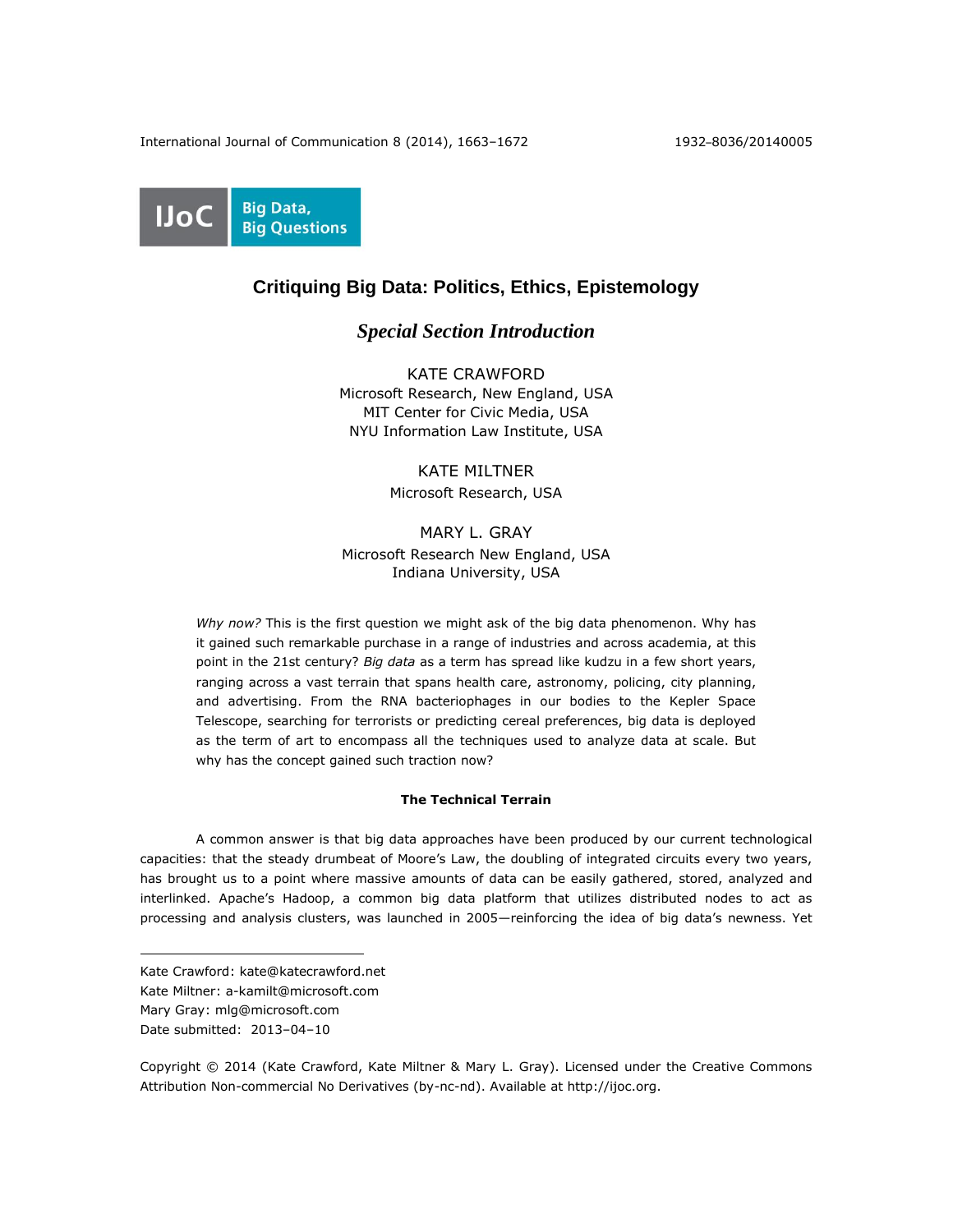this isn't satisfying; it overemphasizes the technological element of our historical conjuncture and fails to account for the economic, political, and cultural forces at work. And, in fact, the term *big data* has been around for almost two decades, and yet it has only been in the last five years that it has acquired such popular resonance. In its earliest incarnations in the archive of the Association for Computing Machinery, the concept of big data simply referred to data sets that were too large for any single computer: "Visualization provides an interesting challenge for computer systems: data sets are generally quite large, taxing the capacities of main memory, local disk, and even remote disk. We call this the problem of big data" (Cox & Ellsworth, 1997, p. 235).

This definition of the 'problem' of big data as being about storage and compression was well established in the mid-20th century, as RAND was developing its Relational Data File, a system designed for "the logical analysis of large collections of factual data." In November 1967, two computer scientists were struggling with the difficulty of working with large data sets, and they discovered "a wide variety of problems—logical and linguistic, hardware and software, practical and theoretical" that plagued their endeavors (Levien & Maron, 1967, p. 715).

And these difficulties persist. As cloud computing platforms distribute storage, the pipes to move data remain expensive and limited and storage remains problematic. Jonathan Sterne notes that "further increases in computing power and bandwidth may be used for higher definition, but they will also be used for more elaborate compression schemes . . . there will be no post-compression age" (2012, p. 231). In other words, big data is neither new nor free of the technical challenges raised since the emergence of supercomputers. Just as the Large Hadron Collider, the poster child for truly large data projects, has turned to magnetic tape as its best data storage solution, big data contains the techniques, artifacts, and challenges of older computational forms. Older concerns—technical, epistemological, and ethical—haunt the domains of big data.

#### **Big Data as Political, Economic and Cultural**

If we are to reject the claim that the "big data moment" has been precipitated by technology alone, then we need to look more widely at the cultural, political, and economic making of big data: as a science, a business, and—importantly—as a mythology (boyd & Crawford, 2012). This cultural mythology can be seen in city billboards promoting "big data solutions," at highly profitable big data conferences, and in the many newspaper and magazine columns covering the advances brought about by big data science. The very term *big data science* is itself a kind of mythological artifact: implying that the precepts and methods of scientific research change as the data sets increase in size. Some big data fundamentalists argue that at sufficient scale, data is enough; "statistical algorithms find patterns where science cannot" (Anderson, 2008, para. 14), and thus big data represents "the end of theory" (Graham, 2012). But we argue that big data *is* theory*.* It is an emerging *Weltanschauung* grounded across multiple domains in the public and private sectors, one that is need of deeper critical engagement.

The mythic power of big data is part of what unifies it as a concept and informs its legibility as a set of tools. And this is, of course, not a novel claim. As Donna J. Haraway first wrote in 1983: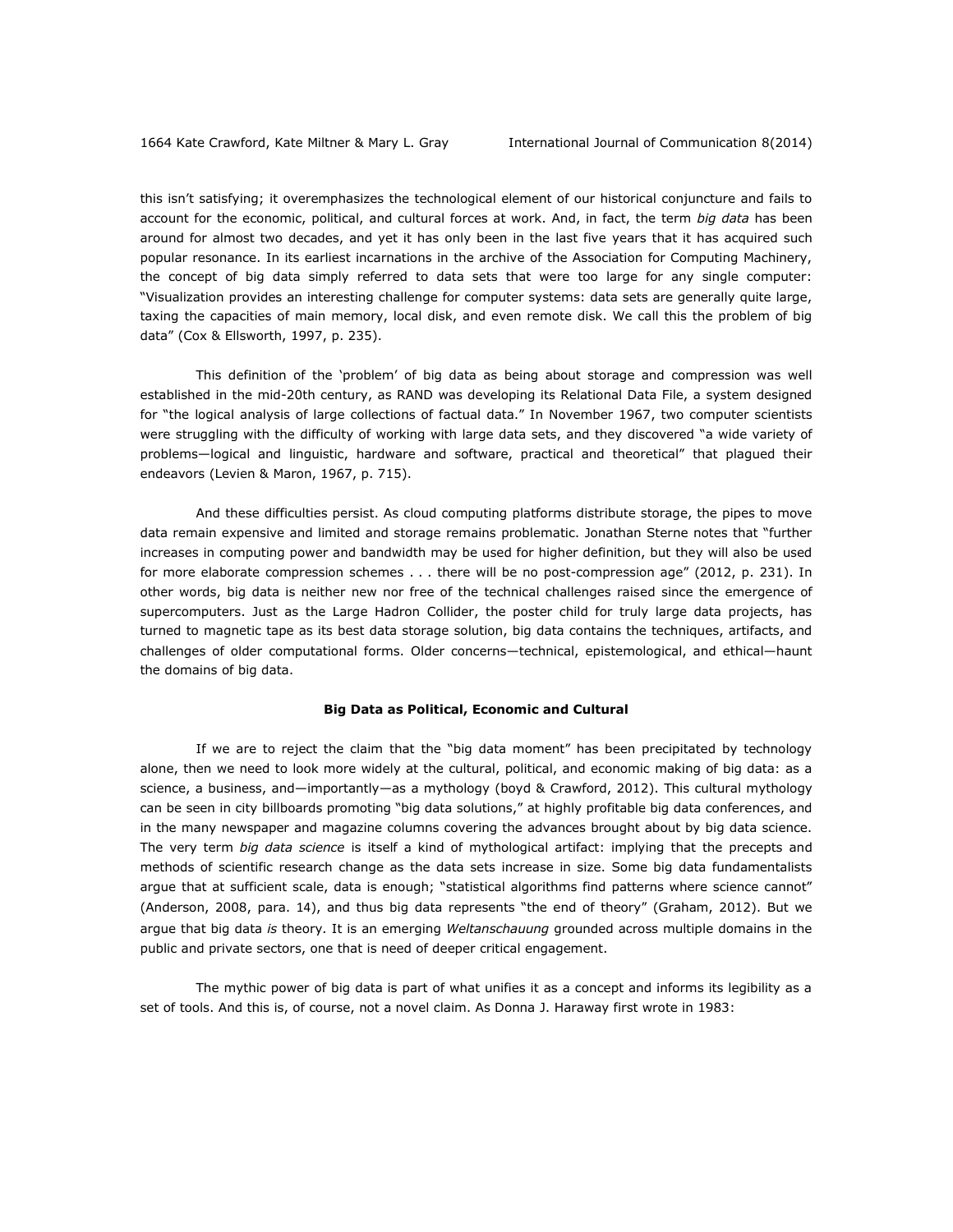The boundary is very permeable between tool and myth, instrument and concept, historical systems of social relations and historical anatomies of possible bodies, including objects of knowledge. Indeed, myth and tool mutually constitute each other. (1983, para. 7)

Haraway writes of this "common move" in the technological sciences, of translating the world into a problem of coding, where differences in the world are "submitted to disassembly, reassembly, investment, and exchange" in what she describes as "the informatics of domination" (1991, pp. 302–303). We can see how the process of coding the world has progressed in the multiple prehistories of big data, from the first instantiations of the U.S. census tracking human populations (Driscoll, 2012), the quantification of climate shifts (Edwards, 2010), the rapid analysis and projection of financial data (MacKenzie, 2006), and the complete capture of communications systems by intelligence agencies (Landau, 2010).

This special section of the *International Journal of Communication* brings together critical accounts of big data as theory, practice, archive, myth, and rhetorical move. The essays collected here interrogate rather than accept the realities conjured through our political, economic, and cultural imaginings of big data. From neoliberal economic logics shaping the deployment of big data to the cultural precursors that underlie data mining techniques, the issue covers both the macro and micro contexts. We have drawn together researchers from communication, anthropology, geography, information science, sociology, and critical media studies to, among other things, examine the political and epistemological ramifications of big data for a range of audiences. Articles in this collection also interrogate the ethics of big data use and critically consider who gets access to big data and how access (or lack of it) matters to the issues of class, race, gender, sexuality, and geography.

But, importantly, this is not a wholesale rejection of big data: Several of the authors presented here use big data as tools and techniques in their everyday work. By analyzing big data's applications, methods, and assumptions, they aim to improve the way social and cultural research is done. The already tired binary of big data—is it good or bad?—neglects a far more complex reality that is developing. There is a multitude of different—sometimes completely opposed—disciplinary settings, techniques, and practices that still assemble (albeit uncomfortably) under the banner of big data. Fields engaged in media and communication research that draw on big data to address dilemmas or raise new questions push us to carefully consider the ways in which the term and techniques are deployed. This is particularly necessary given that the big data nomenclature has generated nationally funded multi-billion-dollar grant programs and tenure-track jobs across academe; it is the megafauna of the academic landscape. The rapid and widespread ascendancy of the concept attests to its significance and "stickiness" across multiple fields—it has become a "thing," despite the ways in which the term is often at odds with itself semantically and industrially. As Tom Boellstorff (2013) suggests, "there is no unitary phenomenon 'big data' . . . yet the impact of big data is real and worthy of sustained attention" (para. 2).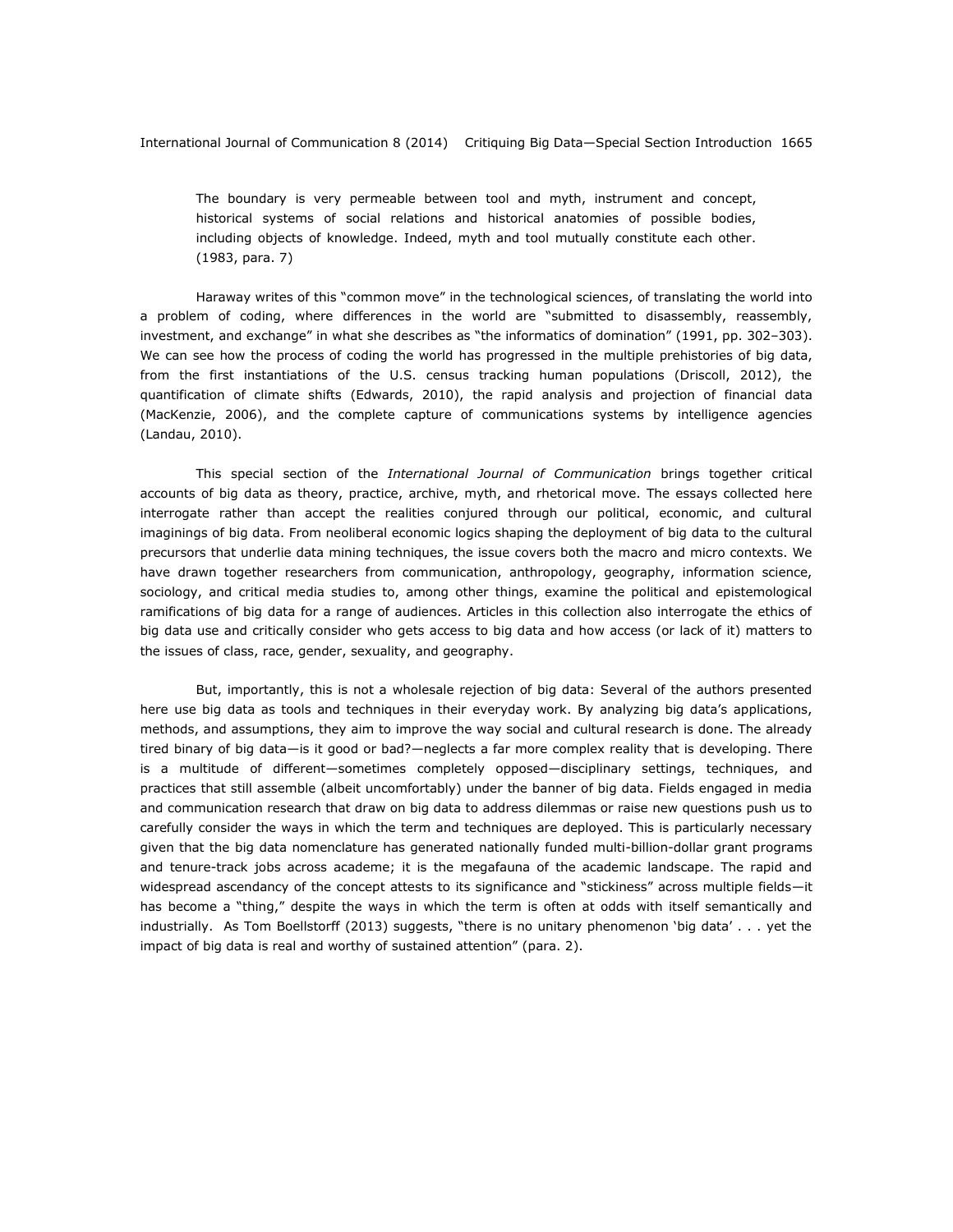## **Ethical Challenges**

Another way to consider the "why now?" question is to ask *who* and *what* is subjected to analysis. For decades, the "informatics of domination" have been focused and tested on historically marginalized groups. As Virginia Eubanks (2014) has shown, drawing on her ethnographic research of Electronic Benefit Transfer card and food stamp use in the United States, "poor and working-class Americans already live in the surveillance future" (para. 3). Thanks to the archive released by Edward Snowden, it is now public knowledge that consentless big data gathering is out of its testing phase and has been widely franchised to the mass populace. This has also demonstrated the extent of the erosion of civil liberties and privacy. However, in the case of scientific inquiry, it also raises the question of how big data tools should be used. How can data be gathered without people's knowledge or consent and still meet the ethical obligation to treat people with "justice, beneficence, and respect," as the Belmont Report on human subjects research first outlined in 1978? Scientific research that involves drawing on what is euphemistically known as "passively collected" big data must face difficult questions and develop new ethical frameworks. This is particularly urgent given the leading professional bodies for computing and engineering, the ACM and IEEE, both have ethical guidelines that are almost two decades old.

Snowden's trove of documents exposed to the public that the e-mails, phone calls, text messages, and social media activity of millions of people around the worlds are collected and stored, that enormous cloud servers have been breached, and both data and metadata have been fair game. But it also revealed the driving economic imperatives: Big data's promise is economic efficiency, more observation at less cost. Bankston and Soltani (2014) have shown in detail just how cheap mass surveillance is compared to hiring police officers: just 6.5 cents per hour to monitor a person electronically rather than \$275 for a covert pursuit. The excitement about harnessing the promise of big data through the widespread collection of disparate online transactions and interactions coincides with its cost efficiency in targeting niche markets and providing oversight of populations.

In an "informatics of domination" that gathers all the data it can to unlock some presumed or asyet-unknown value down the road, data generation and collection are equated with innovation and scientific breakthroughs. As such, participation in the big data project—offering up the data we generate through the social interactions that shape our everyday lives—becomes the "responsibility" of all good citizens. To contribute one's data to the pool is to contribute to the advancement of science, innovation, and learning. This rhetoric can be seen most clearly with regard to health data. To be concerned about individual risk is equated with hindering progress; why be concerned about releasing data if it could help others, in the aggregate? Of course, this fails to acknowledge the ways in which our data can reveal much about us that we cannot know or intend, and can be used to discriminate against individuals and groups. And how much trust should we have in the custodianship of data? The repositories of data are characteristically unstable; data is leaky, and it escapes in unexpected ways, be it through errors, hacks, or whistleblowing.

#### **Big Data Literatures**

There is a strong celebratory thread in the literature on big data: that more data will bring better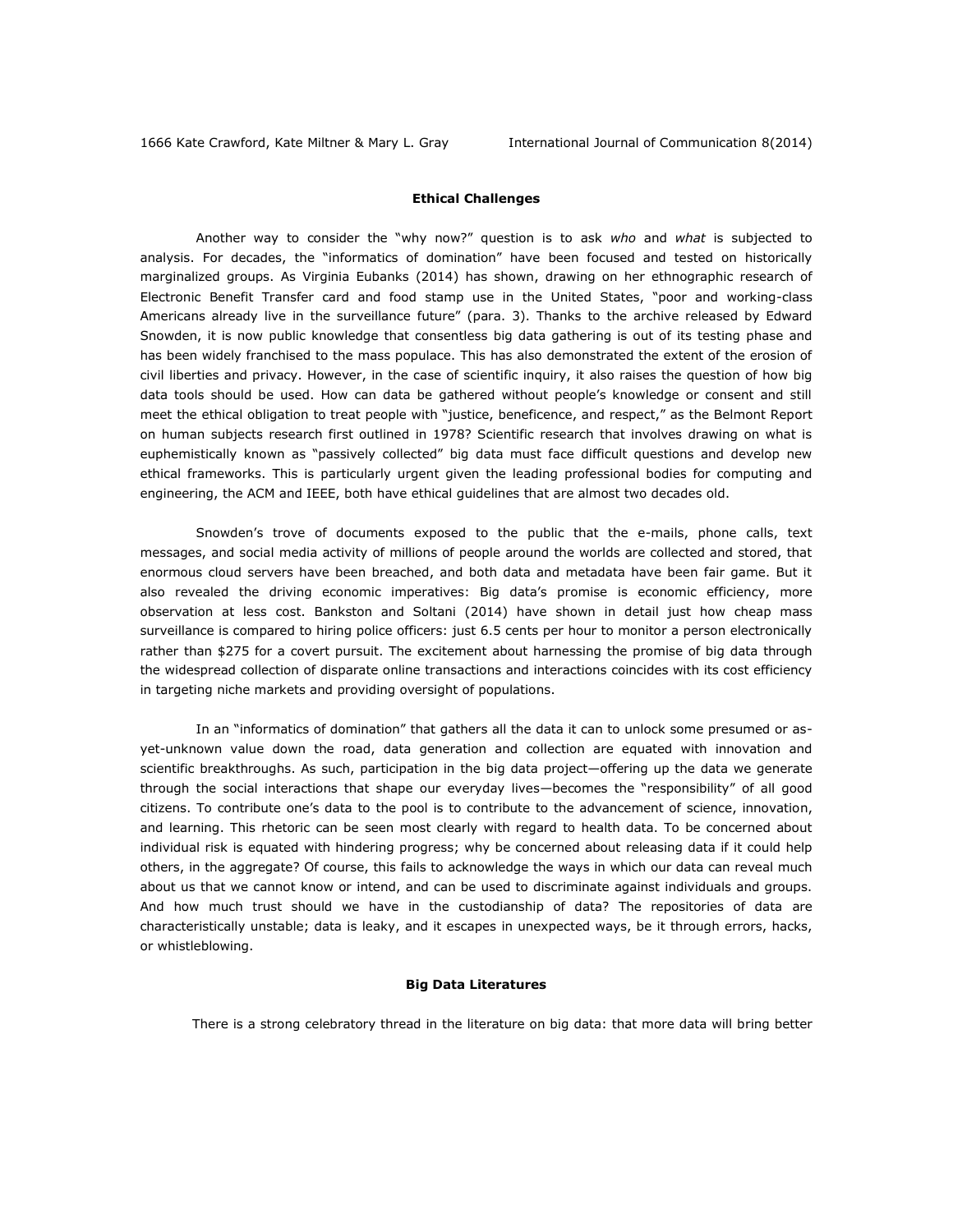science, safer cities, and rapid innovation. One such example is *The Human Face of Big Data* (Smolan & Erwitt, 2012), a collection of essays about the potential of large-scale data gathering to design personalized drugs, predict divorce, and research Parkinson's and retinal disease. Even India's controversial biometric ID card program, the Aadhaar card, is described in glowing terms, with no mention of privacy or ethics concerns, and only a brief mention of the information security risks. Likewise, in *Social Physics*, Pentland (2014) outlines his goal to gather "the digital bread crumbs we all leave behind as we move through the world—call records, credit card transactions, and GPS location fixes" (2014, 16) to predict who is more likely to get diabetes and "whether someone is the sort of person who will pay back loans" (p. 7). In his view, big data brings us closer to a probabilistic universe where human behavior can be predicted from metadata, to "build a society that is better at avoiding market crashes, ethnic and religious violence, political stalemates, widespread corruption, and dangerous concentrations of power" (p. 16). Similarly, Mayer-Schönberger and Cukier (2013) suggest that large data sets have the potential to replace the exactitude of causality for the "good enough" of correlation.

What these arguments fail to fully consider, however, is that data sets—including predictive data—may lead to new concentrations of power, and they are never methodologically removed from human design and bias (Crawford, 2013). Big data continues to present blind spots and problems of representativeness, precisely because it cannot account for those who participate in the social world in ways that do not register as digital signals. It is big data's opacity to outsiders and subsequent claims to veracity through volume that discursively neutralizes the tendency to make errors, fail to account for certain people and communities, or discriminate. The rhetoric of objectivity can be very seductive to public policy makers traversing the complex world of social phenomena. In Will Davies' (2013) terms, "data is being icily naturalized, with its institutional and methodological preconditions being marginalized from discussion" (para. 7). Indeed, the celebratory promises of big data as "good enough" to produce predictors of social behavior fundamentally ignore a key insight of social theory: Aggregated, individual actions cannot, in and of themselves, illustrate the complicated dynamics that produce social interaction the whole of society is greater than the sum of its parts.

More critical and historical investigations are emerging that address how big data is being understood, operationalized, and resisted across the fields of media, computer science, law, and economics. Two collections in particular have addressed the issue of how big data is made. *Raw Data Is an Oxymoron*, a collection edited by Lisa Gitelman (2013), takes up this question by examining "the imagination of data" across various disciplines, eras, and media. These essays observe how data is generated and shaped, with the very definition of data changing across time and media, from newspaper clippings in the 1860s to the computational cloud. A *First Monday* special issue likewise argues that "data creation is a process that is extended in time and across spatial and institutional settings" (Helles & Jensen, 2013). This special section contributes to this growing critical conversation. These articles bring a nuanced and grounded analysis to engage big data practices, tools, and rhetorics directly and ask how they function, how they build interpretations, and how they could be different, more ethical, and more historically aware. This collection identifies three threads of inquiry.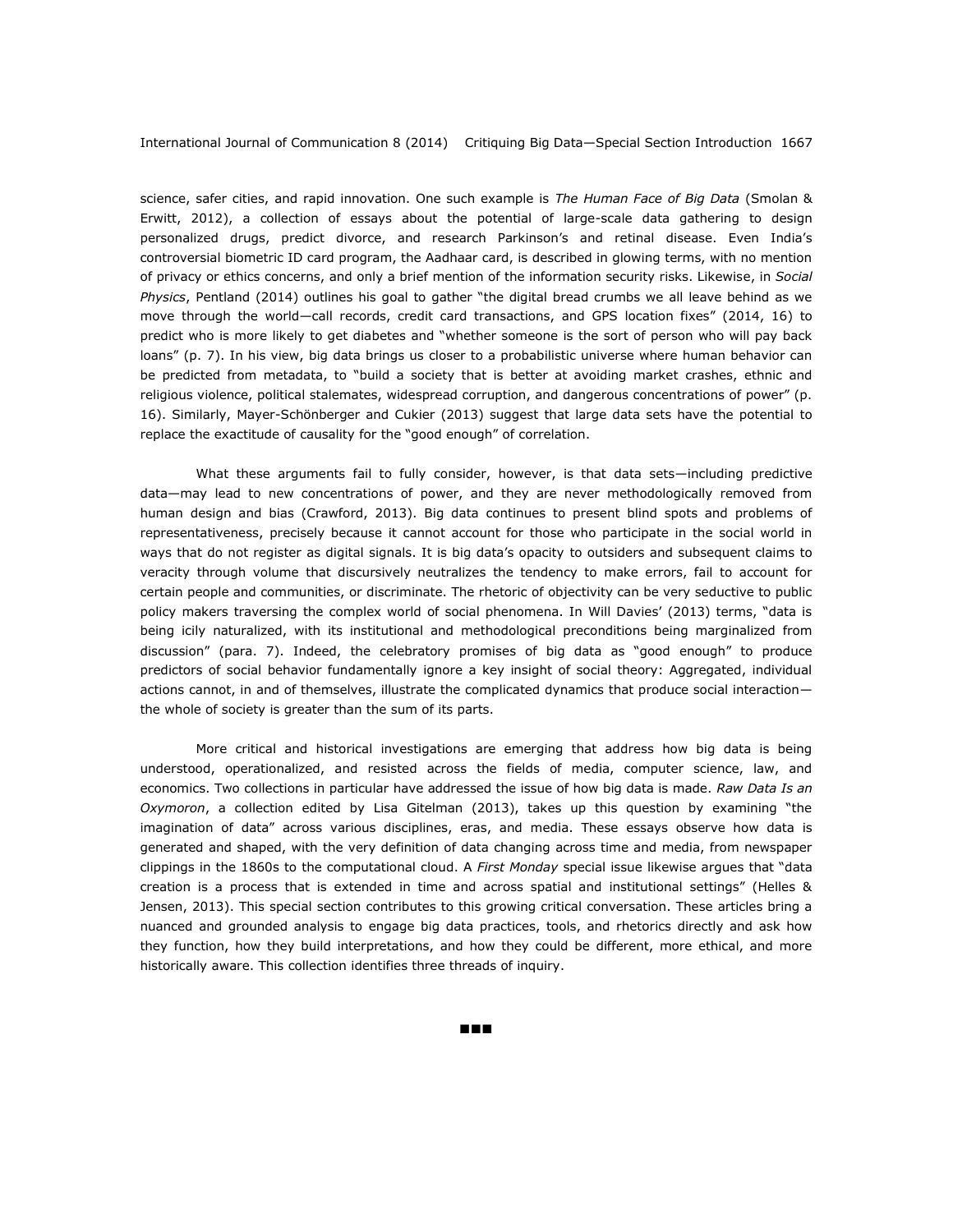## **Methodological Interventions and Ethical Critiques**

To claim that the dynamics of human interaction and the complexity of the social world can be reduced to a self-explanatory set of nodes and edges defies important insights from fields as diverse as machine learning, sociology, and economics. Data sets are not, and can never be, neutral and theory-free repositories of information waiting to give up their secrets. They require the active interpretation of researchers, all of whom have their own ways of seeing. And in the words of historian James Clifford, "no one reads from a neutral or final position. This rather obvious caution is violated in new accounts that purport to set the record straight or to fill a gap in 'our' knowledge" (Clifford & Marcus, 1986, p. 18).

Three articles in this collection directly address methodological issues of sampling and bias, and they address the difficulty of producing representativeness from social media data. Lawrence Busch assesses how big data analyses fall prey to a range of problems, including distortion, errors, bias, and misinterpretation. He argues that, because these data sets are used to make policy decisions, the manner of their construction is particularly important, and he notes that there are "complex trade-offs between the size and apparent precision of the data set." Kevin Driscoll and Shawn Walker demonstrate that even the most robust and careful social data collection methods can produce skewed research results. They illustrate the importance of understanding how data access and technological infrastructure impact experimental outcomes, and they show that, even within privileged institutions that have "full" access to Twitter's database, small differences in timing or network connectivity can result in vastly different results for the same experiment. Driscoll and Walker note the danger in assuming that these types of studies are representative of larger-scale phenomena, particularly since Twitter has a relatively small user base.

Jim Thatcher contends with issues of representation with the "data fumes" produced by geolocative apps. He notes that only a small, mostly urban, and comparatively privileged percentage of the population regularly engages with platforms such as Foursquare. Even within the already-limited framework of these apps and their users, the data available for collection have been shaped by the affordances of the apps in question; these, in turn, have been determined by a very small, often homogenous group of developers. Thatcher warns that, for researchers using this data, "the very limits of knowledge are set through the data infrastructure of private corporations."

These articles make the key point that data sets available from social media platforms are inherently exclusionary, both because of the populations represented as well as the methodologies used to harness them. The authors challenge us to consider the ethical implications of using these types of data sets, particularly if they are used to make decisions—be it policy, planning, or resource allocation—that impact entire populations based on the data of the few.

#### **Social and Political Implications**

Questions of who is represented, and how, necessarily lead to the political and social implications of big data research. Who benefits most from big data techniques? How is the idea of the social reconstructed by big data logics? Mark Andrejevic approaches these questions by examining the onceheralded potential of the "daily me," and arguing that it is corporations, not us, that benefit from our data,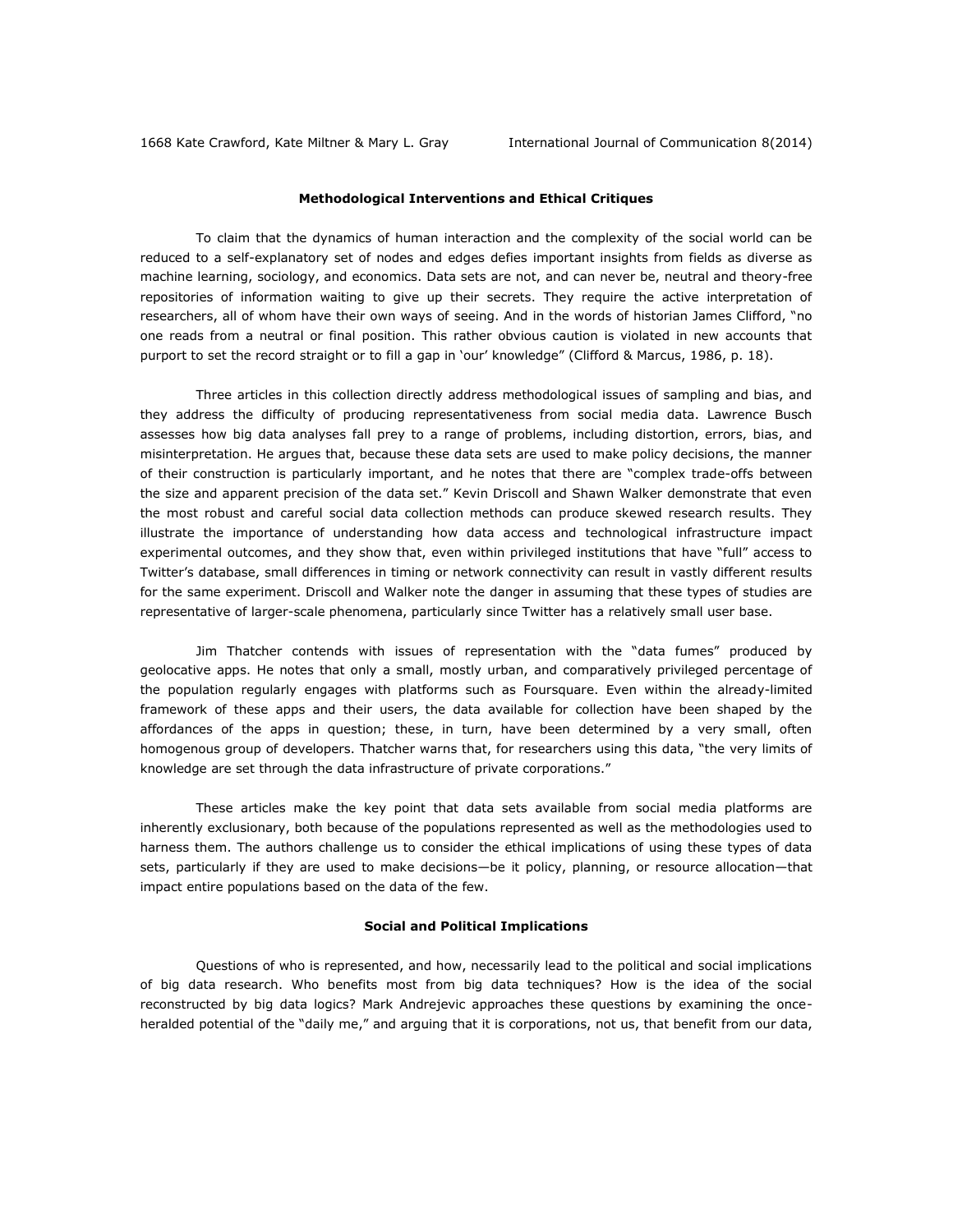Andrejevic sees a "big data divide" between us and our data; not only are we rarely granted access our own data, we lack the capability to analyze it and make sense of it, particularly in the context of other users. Andrejevic argues that it is not simply access to data sets but the technologies, infrastructure, and expertise to analyze these data that reinforce power differentials between those who have the capacity to make use of big data and those who are simply part of the sorting process. Andrejevic observes that the users who opt in to data systems often feel powerless in regard to their participation. When users click "I agree," it is often with a sense of coercion; to access essential technologies, relinquishing control over their personal data is the price they must pay. In contrast to the purportedly democratizing effect of widespread Internet access and use, Andrejevic argues that the big data paradigm offers a reentrenchment of societal power differentials, with big data being used by an elite few to make decisions of wide-ranging impact for the many.

Whereas Andrejevic argues that the promise of personalization has failed us individually, Nick Couldry and Joseph Turow argue that personalization has failed us collectively, albeit in a different way. In their analysis of the "deep personalization" of online content enabled by big data, Couldry and Turow argue that big data practices have the potential to undermine the public sphere. When content journalistic or otherwise—is tailored to individuals based upon the needs of advertisers and content providers, it fractures the reference points necessary for a shared political and social life and "risks eliminating the connective media necessary for an effective democracy." Couldry and Turow remind us that the unexpected negative externalities that result from "successful" applications of big data analysis have the potential to undermine fundamental societal structures more than poorly implemented big data initiatives.

#### **Epistemological Challenges and Research Provocations**

If researchers are to intervene in the debates outlined above, we must collectively invest in an explicit epistemological pluralism. This would mean scholars from a range of disciplines engaging in dialogue about how data shapes understanding and productively questioning the rhetoric of objectivity and claims to knowledge.

Cornelius Puschmann and Jean Burgess examine the metaphors used to describe big data across various publications reporting on the business and management, technology, news, and telecommunications sectors. They find that big data is explicated in two key ways: as a resource to be consumed and as a natural force to be controlled. Both of these metaphors position big data as reliable, value-neutral sources of information. However, far from innocuous framings to help explain a technical and complicated concept, the authors argue that by positioning big data in this way, these metaphors obscure the many ways that data—big or otherwise—are socially constructed, consequently reifying the notion that big data is somehow a source of objective truth.

Dawn Nafus and Jamie Sherman's essay on the data practices of the Quantified Self (QS) community encourages us to think about the role that individual agency plays when it comes to resisting dominant data logics. Several articles in this special section note how the process of data generation and collection affects big data analyses: the conditions for what we can know are shaped by what data is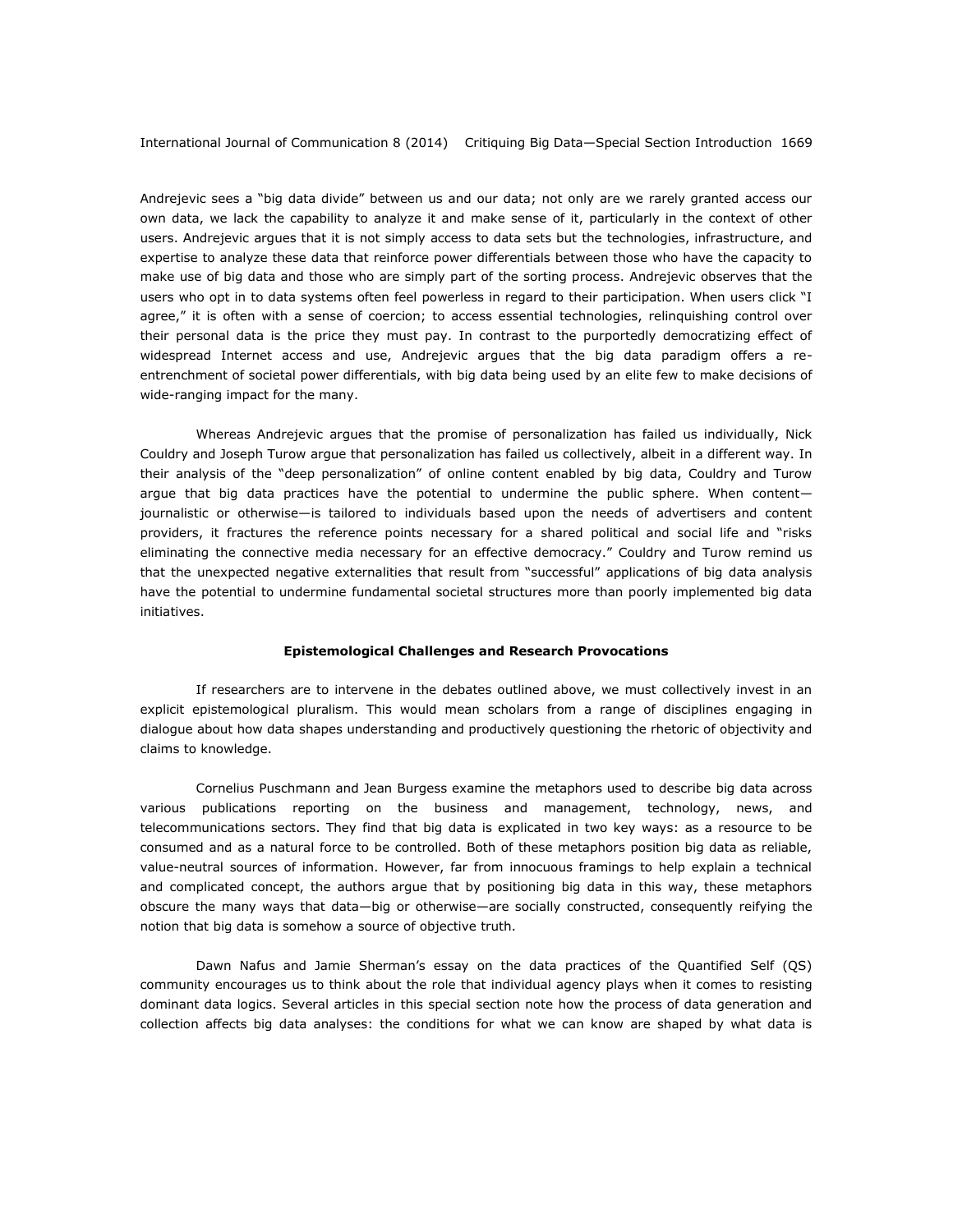recognized, how that data is collected, and by whom. QSers engage in self-monitoring, but they collect data to serve their own needs, often generating data and practices that confound the wishes of institutional data collectors. The QS community provides examples of a subtle subversion of the dominant data logic. Nafus and Sherman argue that even when data is being generated on the most intimate levels, individuals are not necessarily willing participants in the big data project and they complicate naturalistic epistemologies grounded in a straightforward empiricism.

Finally, Geoffrey Bowker's epilogue brings the collection full circle, questioning how an archive's size could ever serve as sufficient justification for certain beliefs or as a self-evident conveyor of truth claims. He argues that different levels of interpretation and scope are necessary, because data of any size do not operate in a social vacuum. Even though some databases are bigger than ever, they are still structured in ways that privilege certain ontologies and obscure others.

Above all, we need new critical approaches to big data that begin with deep skepticism of its a priori validity as a naturalized representation of the social world. We can make big data sets productive archives for theory building if we reimagine what big data offers us. Combining separate, often disparate, multiterabyte sets of information can reframe our understandings of people, institutions, and things. Rather than invest in big data as an all-knowing prognosticator or a shortcut to ground truth, we need to recognize and make plain its complexities and dimensionality as an emerging theory of knowledge.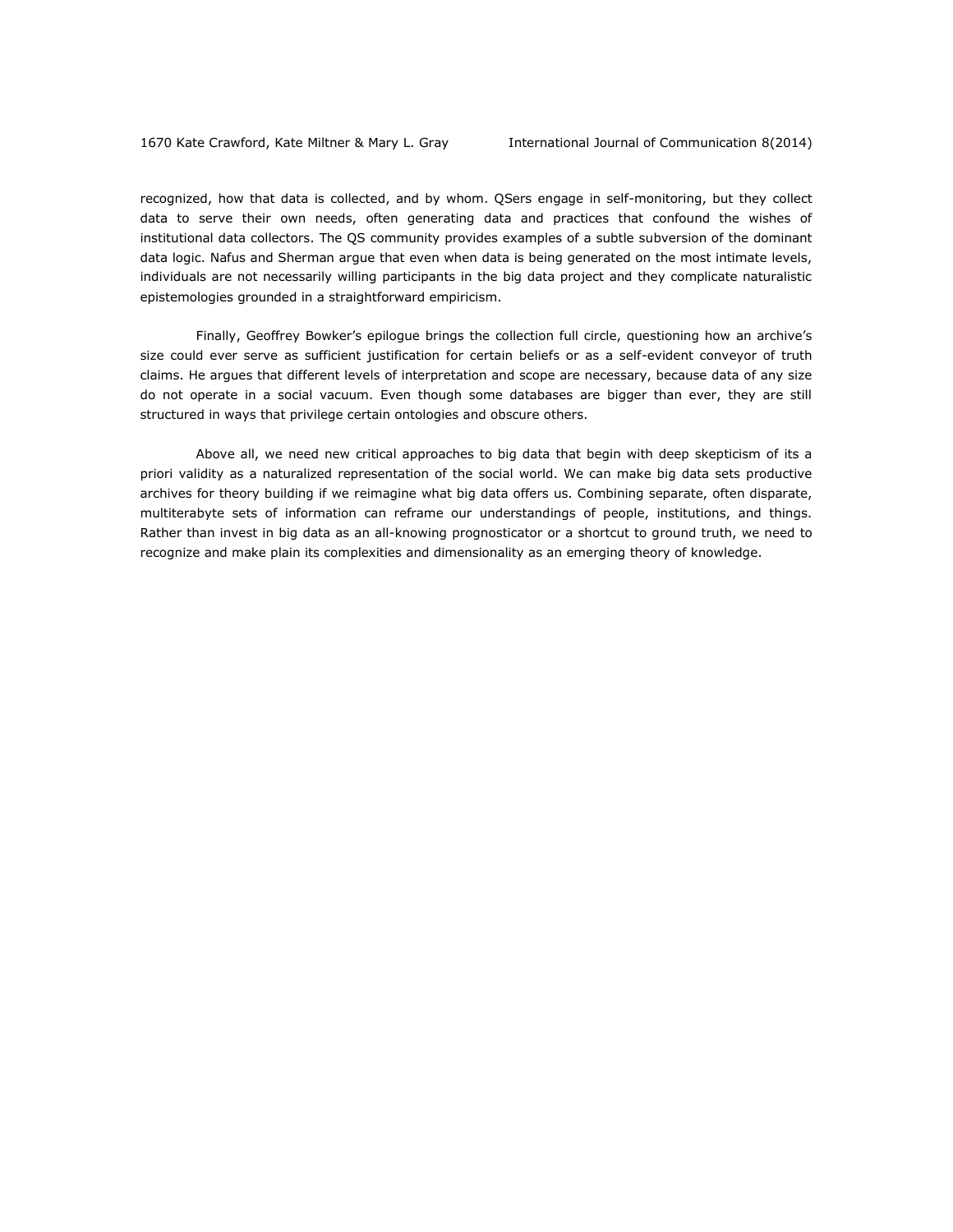## **References**

- Anderson, C. (2008, June 23). The end of theory. *Wired*, *16*. Retrieved from http://archive.wired.com/science/discoveries/magazine/16-07/pb\_theory
- Bankston, K. S., & Soltani, A. (2014, January 9). Tiny constables and the cost of surveillance: Making cents out of United States v. Jones. *Yale Law Journal, 123*. Retrieved from http://yalelawjournal.org/forum/tiny-constables-and-the-cost-of-surveillance-making-cents-outof-united-states-v-jones
- Boellstorff, T. (2013). Making big data, in theory. *First Monday*, *18*(10). Retrieved from http://firstmonday.org/ojs/index.php/fm/article/view/4869/3750
- boyd, d., & Crawford, K. (2012). Critical questions for big data: Provocations for a cultural, technological, and scholarly phenomenon. *Information, Communication & Society*, *15*(5), 662–679.
- Clifford, J., & Marcus, G. E. (Eds.). (1986). *Writing culture: The poetics and politics of ethnography*. Berkeley, CA: University of California Press.
- Cox, M., & Ellsworth, D. (1997, October). Application-controlled demand paging for out-of-core visualization. In *Proceedings of the 8th conference on visualization '97* (pp. 235–244). Los Alamitos, CA: IEEE.
- Crawford, K. (2013, April 1). The hidden biases in big data. *Harvard Business Review*. Retrieved from <http://blogs.hbr.org/2013/04/the-hidden-biases-in-big-data>
- Davies, W. (2013, June 12). Data's double life. *Potlatch.* Retrieved from http://potlatch.typepad.com/weblog/2013/06/datas-double-life.html
- Driscoll, K. (2012). From punched cards to "big data": A social history of database populism. *communication+ 1, 1*(1), 4.
- Edwards, P. N. (2010). *A vast machine: Computer models, climate data, and the politics of global warming*. Cambridge, MA: MIT Press.
- Eubanks, V. (2014, January 15). Want to predict the future of surveillance? Ask poor communities. *The American Prospect*. Retrieved from http://prospect.org/article/want-predict-future-surveillanceask-poor-communities
- Gitelman, L. (Ed.). (2013). *Raw data is an oxymoron*. Cambridge, MA: MIT Press.
- Graham, M. (2012, March 9). Big data and the end of theory? *The Guardian*. Retrieved from http://www.theguardian.com/news/datablog/2012/mar/09/big-data-theory